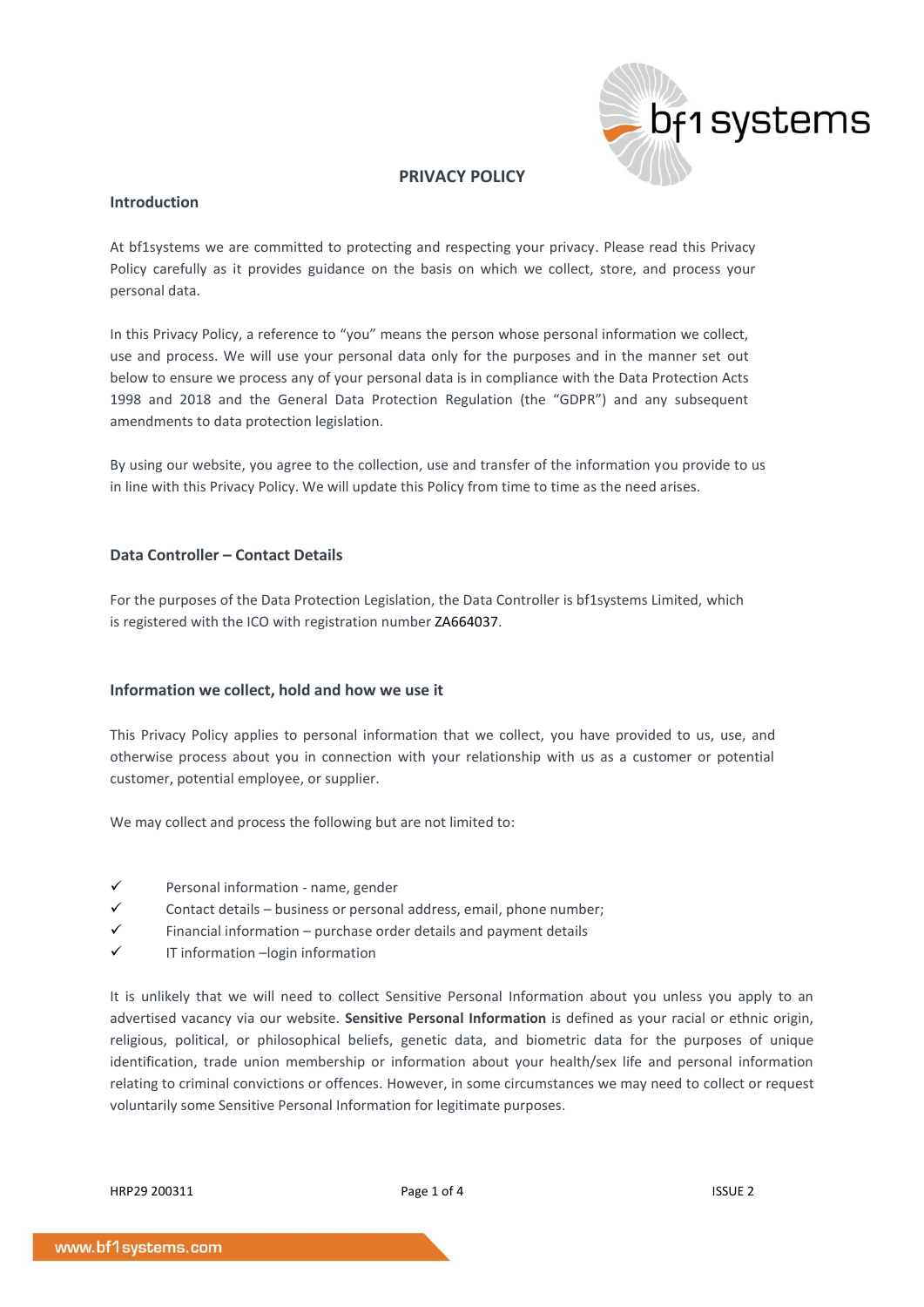

#### **How do we use your personal information?**

The main purposes for which we use your personal information are:

- to provide you with information about our products, services, and systems;
- to carry out our obligations arising from any contracts between us;
- to ask you to partake in our customer surveys, to improve our customer service or make other services available to you;
- to help us develop and market other products, services, and systems;
- to answer your technical and support queries;
- to third parties in order that we comply with all legal and regulatory requirements.

#### **Purposes for processing personal information**

- where you have given your consent to the processing of your personal data:
- to enable us to perform our obligations under any contract with you;
- for legitimate interests provided these are not overridden by your interests and fundamental rights and freedoms e.g., to respond to your enquiries;
- where we must comply with a legal obligation to disclose your personal information to a government and/or regulatory bodies and other third parties where required to do so by applicable law, e.g., to comply with a court order, for taxation purposes etc.;
- In the event of a merger, acquisition, or any form of sale of some or all of our assets to a third party, we may also disclose your personal information to the third parties concerned or their professional advisors. In the event of such a transaction, the personal information held by bf1systems will be among the assets transferred to the buyer.

# **Data Retention**

Your personal data will not be kept for longer than is necessary to fulfil the specific purposes outlined in this Privacy Policy and to allow us to comply with our legal requirements, including, without limitation, any tax, and commercial obligations.

The criteria we use to determine data retention periods include the following:

- In case of queries we may retain your personal data for a reasonable period after you have enquired about our products and services, in case of a follow up query from you.
- In case of claims we may retain your personal data for the period in which you might legally bring claims against us (this means we will retain it for at least 7 years) if and to the extent this is relevant.
- In accordance with legal and regulatory requirements we will consider whether we need to retain your personal data after the period of retention in the case of queries or claims (above) because of a legal or regulatory requirement. Some or all of these criteria may be relevant to retention of your personal data collected from you in connection with our products and services.

HRP29 200311 **Page 2 of 4 Page 2 of 4 ISSUE 2**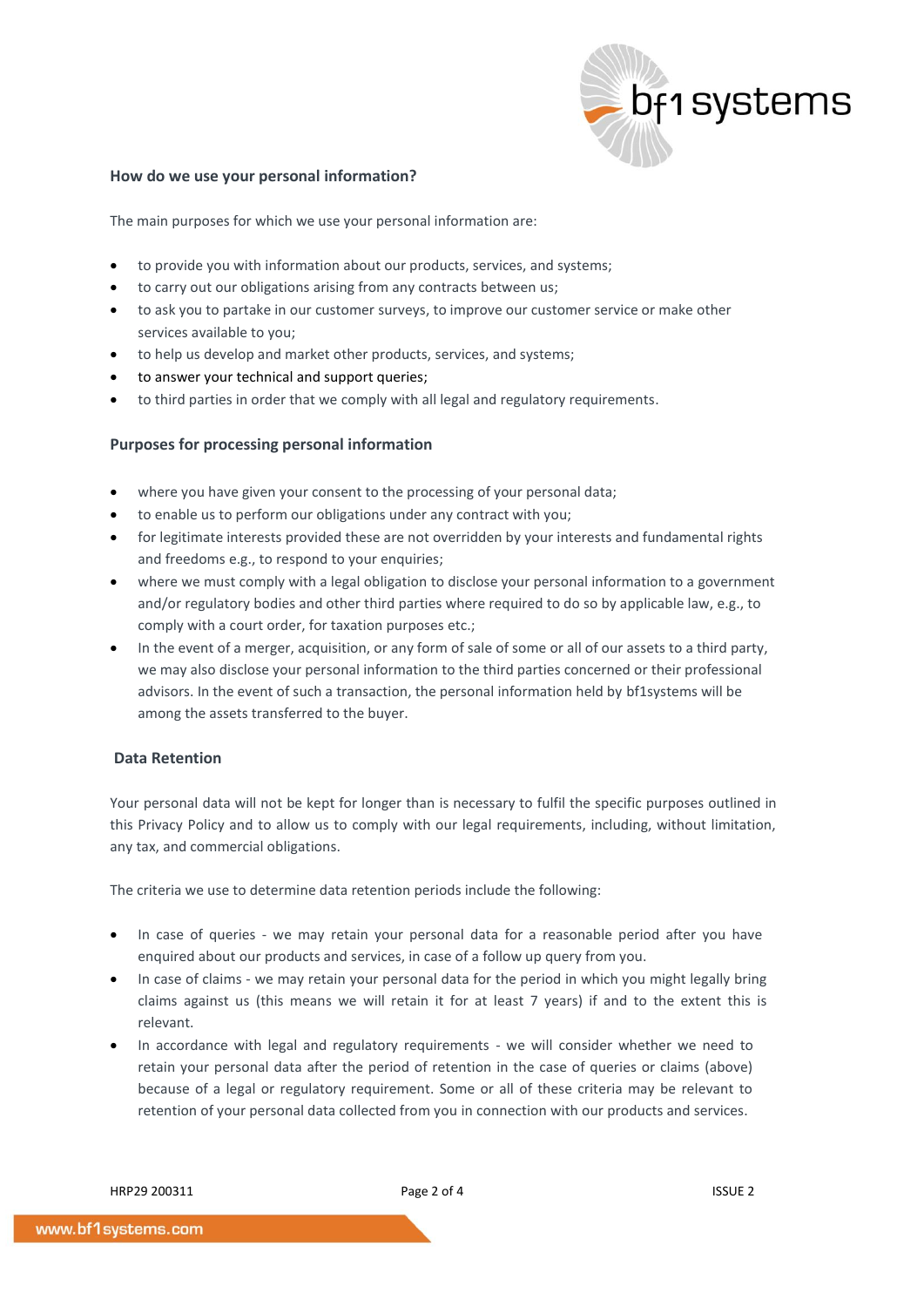• Permitted under applicable law - we will continue to retain personal data where necessary to provide our products and services to you and where the retention of such personal data is necessary for the purposes of pursuing our legitimate interests or where it is necessary for public interest purposes.

Please note that, although reasonable efforts will be taken, it may not always be possible to completely remove or delete all of your personal information from our databases because of back-ups and other technical reasons. Where this is the case, we will take steps to ensure that your personal data is suppressed in order to render it unusable.

## **Your data privacy rights**

You may exercise the rights available to you under data protection laws as follows:

- 1. The right to **withdraw your consent** to the processing of your personal data. However, we may continue to process your personal information if there is an alternative legal basis for the processing;
- 2. The right to **request access** to or obtain a copy of the personal data we hold about you. Any request will be processed within 30 days in accordance with the GDPR;
- 3. The right to **rectification** including to require us to correct inaccurate personal data;
- 4. The right to request **restriction of processing** concerning you or to object to processing of your personal data if processing is based on legitimate interests or direct marketing etc.,
- 5. The right to request the **erasure** of your personal data where it is no longer necessary for us to retain it;
- 6. The right to **data portability**; and
- 7. The right to object to **automated decision making** including profiling (if any) that has a legal or significant effect on you as an individual;
- 8. The right to complain to a data protection authority e.g., the Information Commissioners Office (ICO) if you consider that we have infringed applicable data privacy laws when processing your personal data.

#### **Security**

We endeavour to use appropriate technical and physical security measures to protect your personal data, which is collected, stored, or otherwise processed by us, from accidental or unlawful destruction, loss, alteration, unauthorised disclosure of, or access. These measures include storing personal data in a secure database which is protected with the username and password of our authorised users. Our service providers are also selected carefully and required to use appropriate protective measures.

As effective as modern security practices are, no physical or electronic security system is entirely secure. The transmission of information via the internet is not completely secure. Although we will do our best to protect your personal data, we cannot guarantee the security of your data transmitted over the internet. Any transmission of data is at your own risk. Once we receive your data, we will use appropriate security measures to seek to prevent unauthorised access. We will continue to revise policies and implement additional security features as new technologies become available.

HRP29 200311 **Page 3 of 4 Page 3 of 4 ISSUE 2** 

bf1 systems